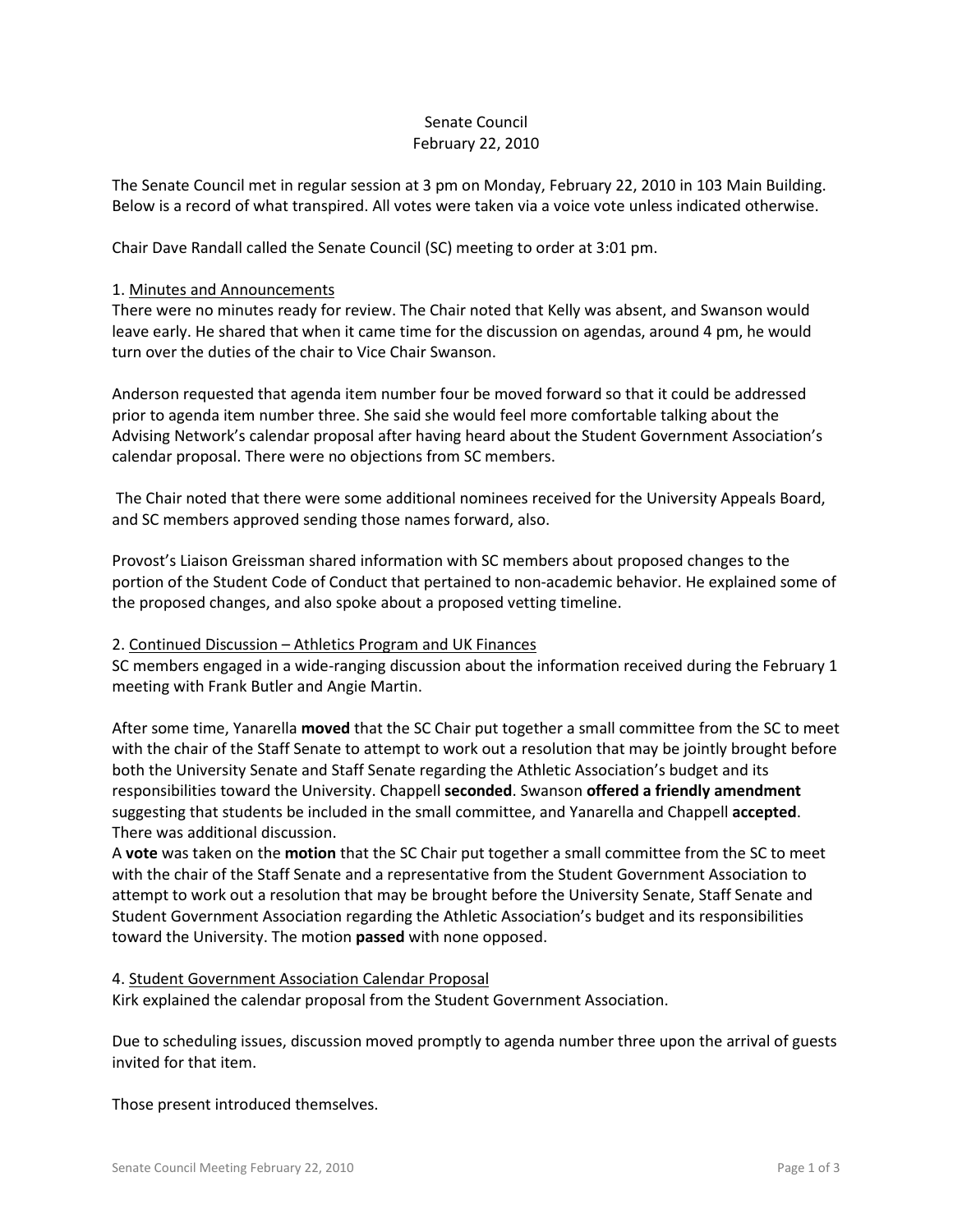# 3. Advising Network Calendar Proposal

Chappell offered an overview of the changes to the academic calendar proposed by the Advising Network. There was discussion amongst all those present with respect to the proposed changes. One issue that arose was that of the date by which final grades are due – it seems there is a misperception that final grades are due to the Registrar by the Monday after finals, but that is not correct. Grades are due within 72 hours after an exam is administered.

SC members engaged in a discussion of a variety of aspects of the proposal, including ramifications for the summer terms.

#### 5. Senate Concern – Senate Agendas

The Chair directed Vice Chair Swanson to preside over the explanation of the agenda item, as well as any subsequent discussion.

Senator (and Guest) Alan Nadel expressed concern regarding his perception that the Senate agendas set by the SC did not conform to Robert's Rules of Order. He shared his thoughts and a discussion followed, which included input from many SC members, the Senate's parliamentarian and the chair of the Senate's Rules and Elections Committee.

After some time, Vice Chair Swanson asked that a motion be moved to help frame discussion. Chappell **moved** that the SC deliberate about the implementation of Robert's Rules of Order and Steiner **seconded**. Discussion continued, and touched on a variety of topics, including enfranchising faculty and quorum issues.

There being no additional discussion, a **vote** was taken and the motion **passed** with none opposed. Vice Chair Swanson turned chairship responsibilities back to Chair Randall.

Discussion returned to the issue of the Advising Network's calendar proposal.

Chappell **moved** that the SC receive the revised Advising Network's calendar proposal and that it be deferred to an ad hoc committee to re-vet with the campus, and that the ad hoc committee report back to the SC on the revised version. Steiner **seconded**. There was discussion on the motion.

Aside from the merits of the proposal itself, there were concerns that the calendar proposal did not include a reading period. Jensen **amended the motion** so that the ad hoc committee would also consider incorporating a reading period into the Advising Network's proposal, and Grossman **seconded**. There was discussion on the amendment.

A **vote** was taken on the **amendment**, and the amendment **failed**, with a majority against.

After additional brief discussion, a **vote** was taken on the **motion** that the SC receive the revised Advising Network's calendar proposal and that it be deferred to an ad hoc committee to re-vet with the campus, and that the ad hoc committee report back to the SC on the revised version. The motion **passed**  with a majority in favor.

> Respectfully submitted by Dave Randall, Senate Council Chair